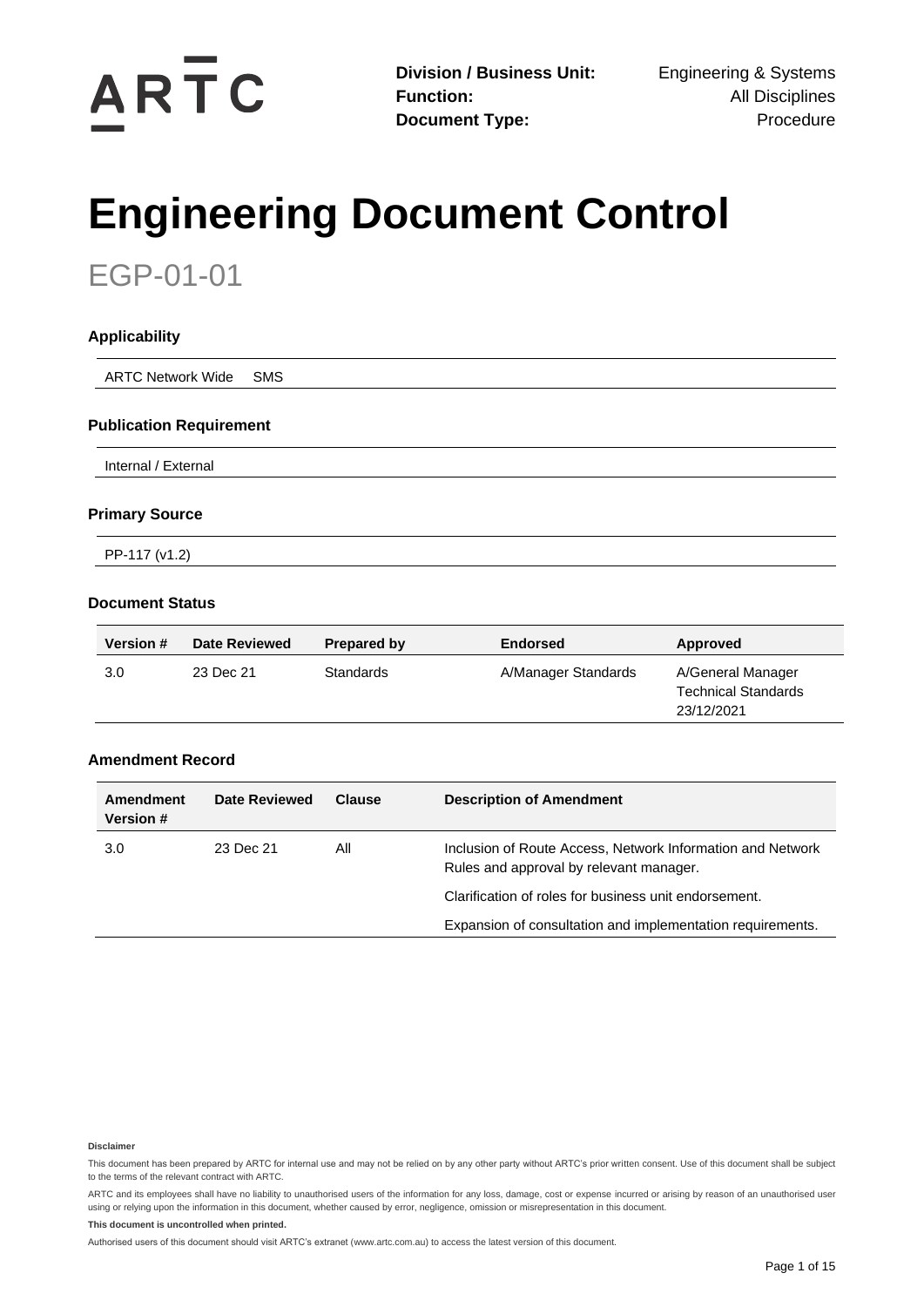# ARTC

## <span id="page-1-0"></span>**Table of Contents**

| 1            |     |       |  |  |  |
|--------------|-----|-------|--|--|--|
|              | 1.1 |       |  |  |  |
|              | 1.2 |       |  |  |  |
|              | 1.3 |       |  |  |  |
|              | 1.4 |       |  |  |  |
|              | 1.5 |       |  |  |  |
|              |     | 1.5.1 |  |  |  |
|              |     | 1.5.2 |  |  |  |
|              |     | 1.5.3 |  |  |  |
|              | 1.6 |       |  |  |  |
| $\mathbf{2}$ |     |       |  |  |  |
|              | 2.1 |       |  |  |  |
|              | 2.2 |       |  |  |  |
|              | 2.3 |       |  |  |  |
|              | 2.4 |       |  |  |  |
| 3            |     |       |  |  |  |
|              | 3.1 |       |  |  |  |
|              | 3.2 |       |  |  |  |
|              | 3.3 |       |  |  |  |
|              | 3.4 |       |  |  |  |
|              |     | 3.4.1 |  |  |  |
|              |     | 3.4.2 |  |  |  |
|              |     | 3.4.3 |  |  |  |
|              |     | 3.4.4 |  |  |  |
|              | 3.5 |       |  |  |  |
|              | 3.6 |       |  |  |  |
| 4            |     |       |  |  |  |
|              | 4.1 |       |  |  |  |
|              | 4.2 |       |  |  |  |
|              | 4.3 |       |  |  |  |
|              |     | 4.3.1 |  |  |  |
|              |     | 4.3.2 |  |  |  |
|              | 4.4 |       |  |  |  |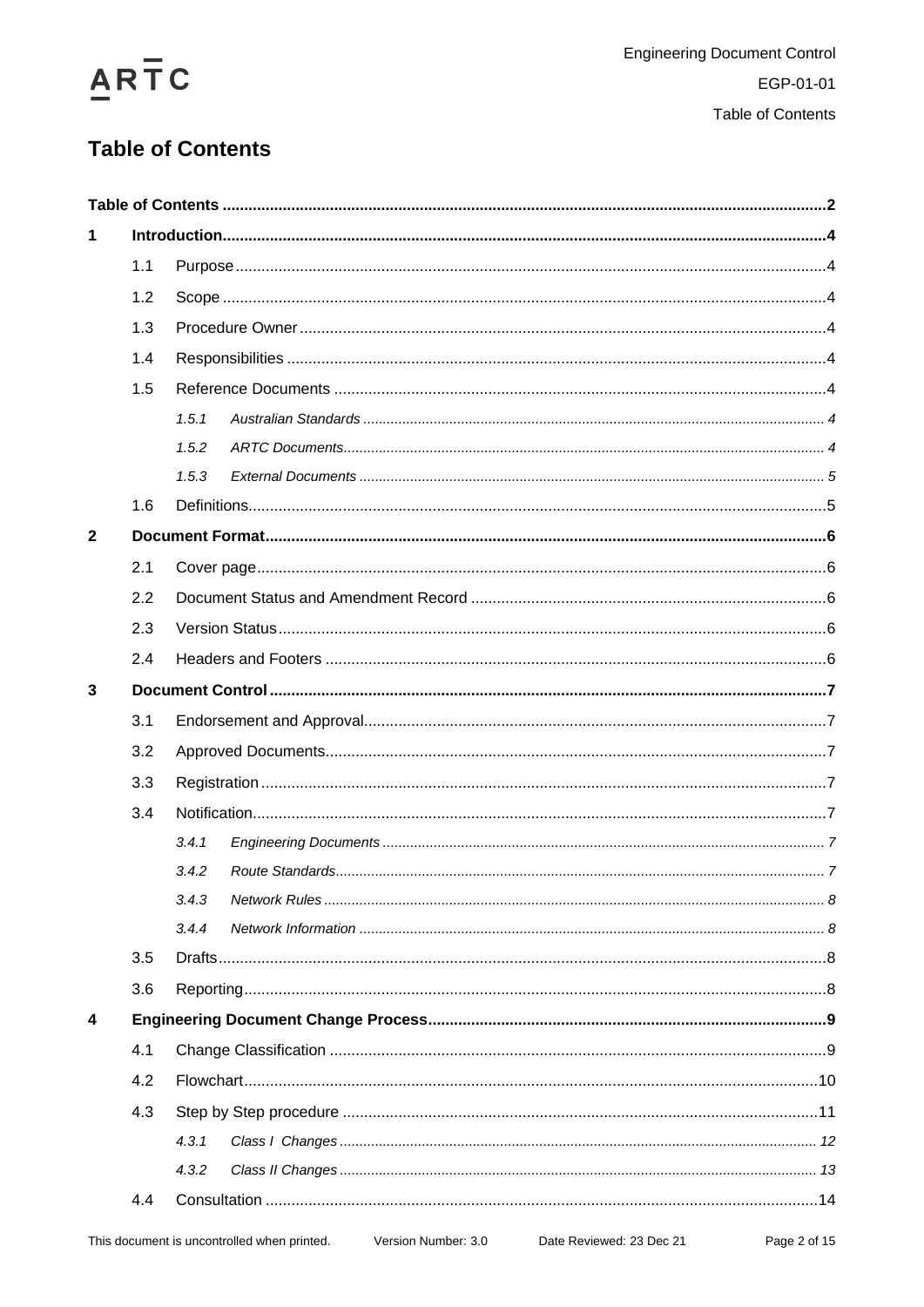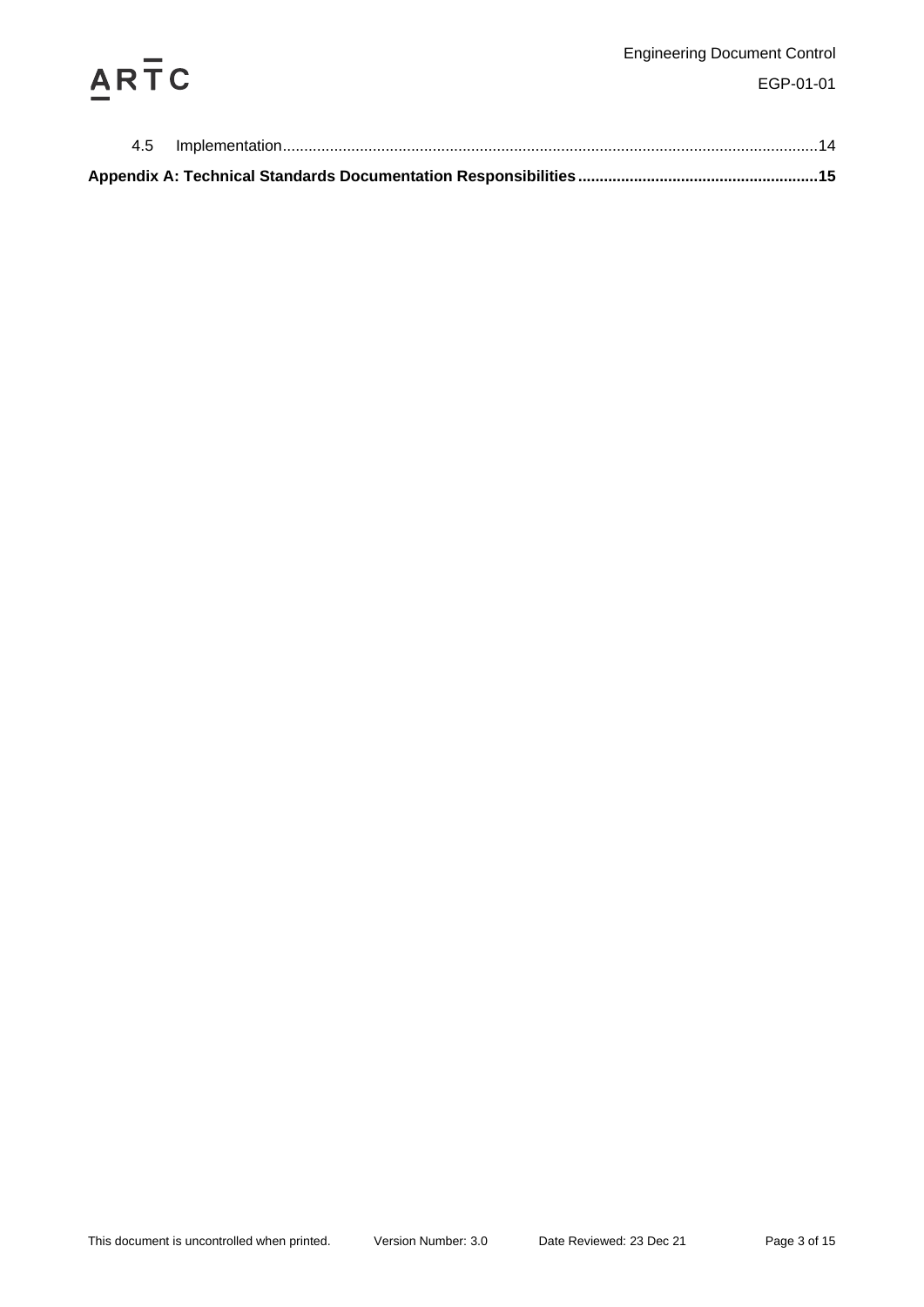

## <span id="page-3-0"></span>**1 Introduction**

## **1.1 Purpose**

<span id="page-3-1"></span>The purpose of this Procedure is to provide guidelines for the preparation, registration, accessing and approval of documents managed by Technical Standards.

This Procedure also details the steps to be taken for implementing changes to approved, or preparation of new documents.

## <span id="page-3-2"></span>**1.2 Scope**

This Procedure applies all documents owned and managed by Technical Standards, including;

- Engineering Documents
- Route Standards
- Network Rules
- Network Information
- New Equipment & System Approvals

## <span id="page-3-3"></span>**1.3 Procedure Owner**

The General Manager Technical Standards is the Procedure Owner and is the initial point of contact for all queries relating to this Procedure.

## <span id="page-3-4"></span>**1.4 Responsibilities**

Responsibilities for the preparation, review, endorsement and approval of documents are outlined in Appendix A Technical Standards Documentation Responsibilities.

## <span id="page-3-5"></span>**1.5 Reference Documents**

## <span id="page-3-6"></span>**1.5.1 Australian Standards**

• AS 7472 - Railway Operations - Management of Change

### <span id="page-3-7"></span>**1.5.2 ARTC Documents**

- RSK-PR-001 Risk Management
- SYS-PR-001 Records Management Procedure
- EGP0101F-02 Engineering Document Change Approval (EDCA) Form
- EGP-21-01 New Equipment & System Approvals
- EGH-01-02 Guideline for the preparation of Implementation Plans
- OPG-30-01 Route Access Condition Notices
- OGP-30-02 Network Information Books
- ARTC Safety Management System (SMS).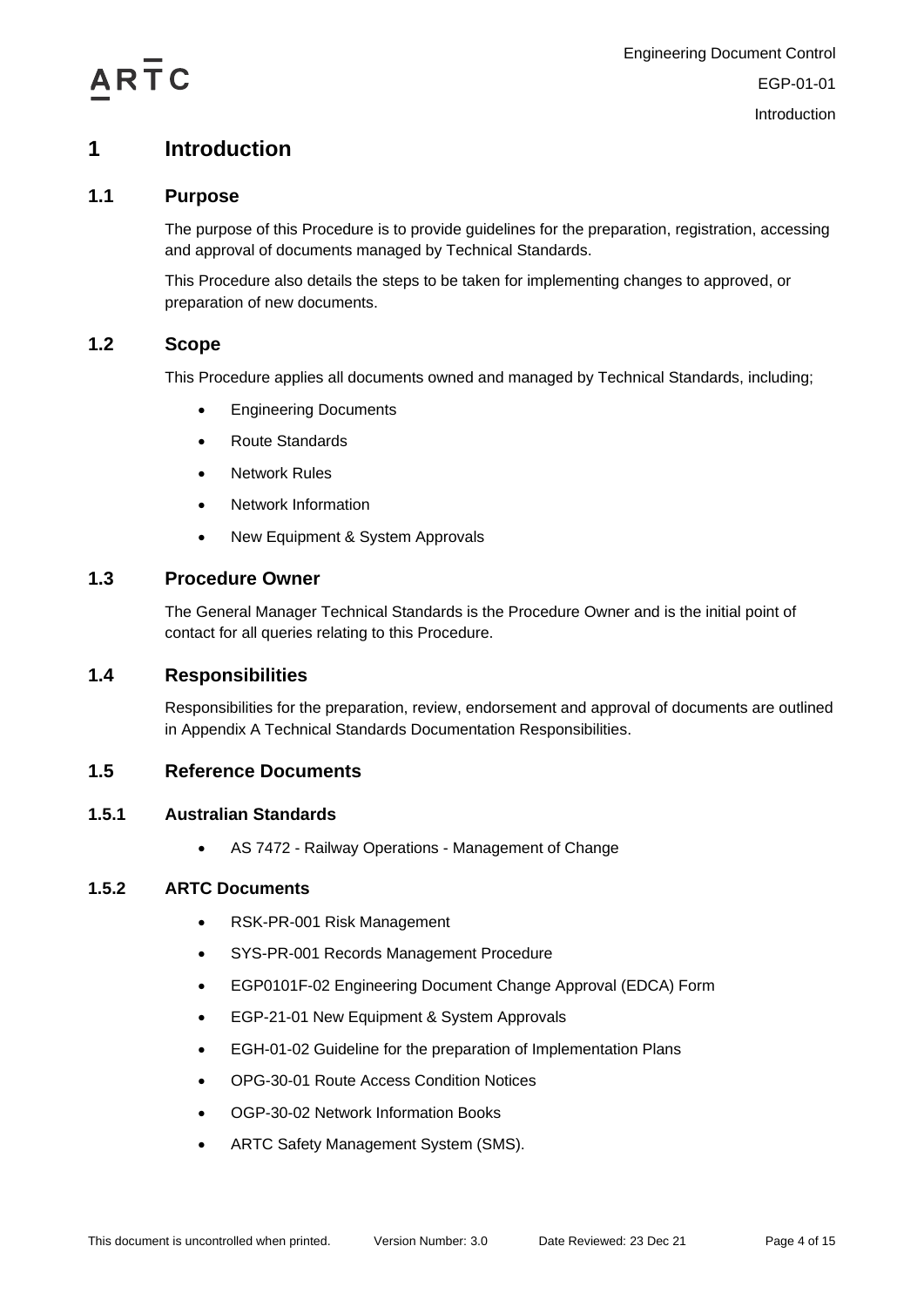

**Introduction** 

## <span id="page-4-0"></span>**1.5.3 External Documents**

- Preparation of a Rail Safety Management System Guideline Office of the National Rail Safety Regulator
- Rail Safety National Law National Regulations: Division 4 Network Rules

## <span id="page-4-1"></span>**1.6 Definitions**

The following terms are used within this document:

| <b>Term</b>                         | <b>Description</b>                                                                                                                                                                                                                                                                                                                            |
|-------------------------------------|-----------------------------------------------------------------------------------------------------------------------------------------------------------------------------------------------------------------------------------------------------------------------------------------------------------------------------------------------|
| <b>Codes of Practice</b>            | A consolidation of Standards, Procedures, and guidelines.                                                                                                                                                                                                                                                                                     |
| Engineering<br><b>Documents</b>     | Documents containing engineering information. This may Standards,<br>Specifications, Procedures, Instructions etc. Typically, these documents will<br>have document numbers starting with 'E'                                                                                                                                                 |
| <b>Network Rules</b>                | The rules, systems and procedures relating to railway operations established<br>or adopted by a rail infrastructure manager to ensure the safety of the<br>manager's railway operations                                                                                                                                                       |
| Network Information                 | Infrastructure and operational information with track diagrams aligned with<br>each of the relevant Network Control Centre Boards, Includes Network<br>Information Books (NIB), NIB Diagrams and Line Diagrams.                                                                                                                               |
| New Equipment &<br>System Approvals | New equipment and systems to be introduced into the ARTC network are<br>managed in accordance with the new equipment & system approvals<br>procedure. They are also known as type approvals.                                                                                                                                                  |
| <b>Route Standards</b>              | The terms and conditions upon which access is granted to the ARTC network<br>are specified in an Access Agreement negotiated between ARTC and the<br>Operator.                                                                                                                                                                                |
| Stakeholder                         | An entity that has an interest in the ARTC Technical Standards<br>documentation and can include, but is not limited to, Standards department;<br>Other ARTC departments; Rolling Stock Operators; Alliance Partners; Track<br>Owners or Lessees; Rail Infrastructure Managers, Other relevant Government<br>Departments and Statutory Bodies. |
| Version                             | Issue – an alpha or numeric index indicating the stage of development of a<br>document<br>Revision – A number indicating the change status of a document within an<br>issue                                                                                                                                                                   |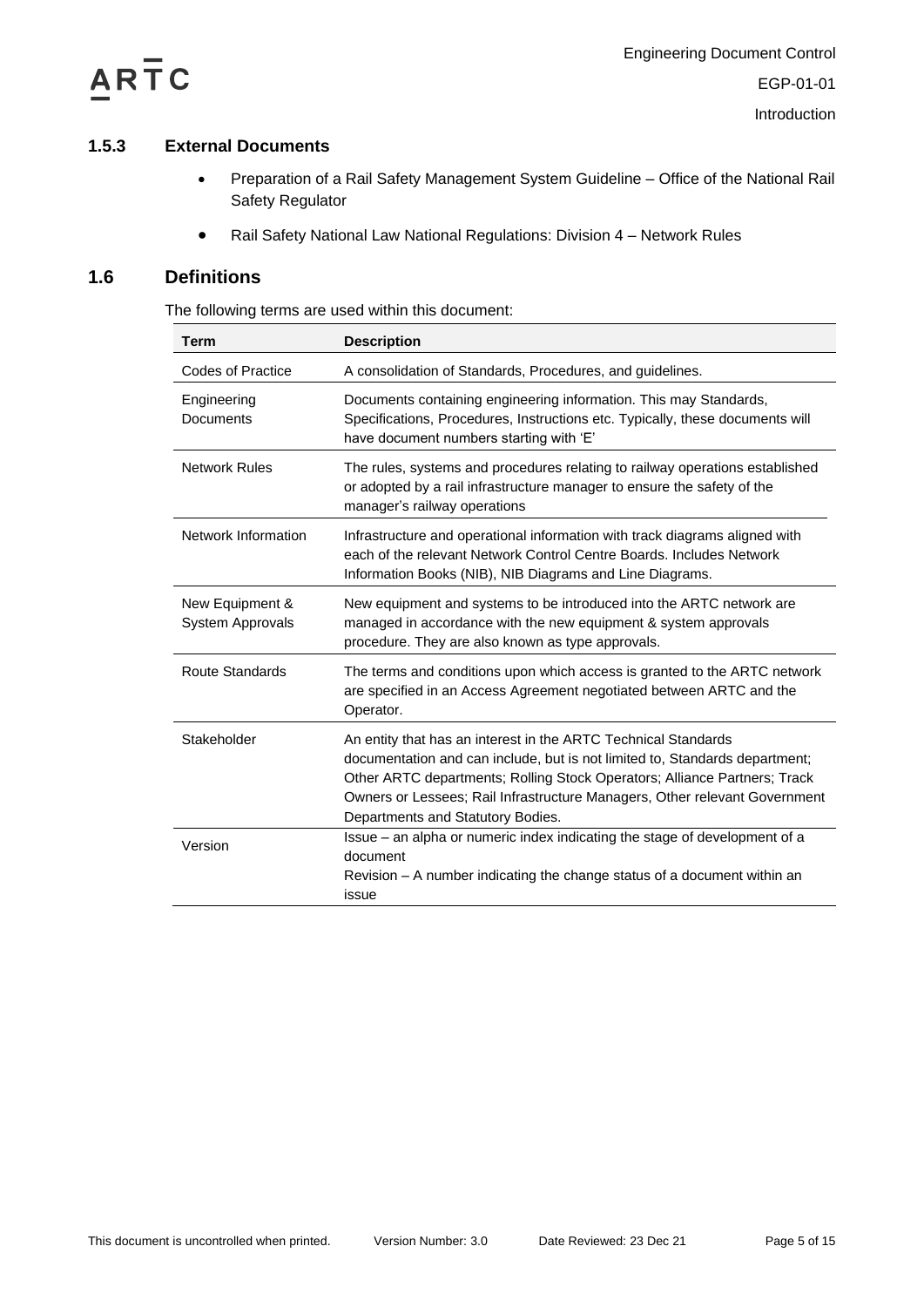

## <span id="page-5-0"></span>**2 Document Format**

Documents managed by Technical Standards are to be formatted as per the supplied template when the document is requested. Where no format is supplied they shall be as per the corporate ARTC Procedure Template.

## <span id="page-5-1"></span>**2.1 Cover page**

All Technical Standards documents are to have a cover page which clearly states the title, version and number of the document.

## <span id="page-5-2"></span>**2.2 Document Status and Amendment Record**

All Technical Standards documents and supporting documents are to include:

- Document Status indicating the document version (issue and revision), date of version and the relevant authorities for preparation, review, endorsement and approval
- Document Amendment Record which clearly identifies the current version (issue and revision), date of change and outline of the nature of amendment.

## <span id="page-5-3"></span>**2.3 Version Status**

The following alpha-numeric indices are to be used for identifying the various stages of Draft, Preliminary, Final, Amended and Reissued documents.

| Draft       | <b>Revision A.xx</b> |
|-------------|----------------------|
| Preliminary | <b>Revision B.xx</b> |
| First Issue | Version 1.0          |
| Amendment 1 | Version 1.1          |
| Amendment 2 | Version 1.2          |
| Reissue     | Version 2.0          |

## <span id="page-5-4"></span>**2.4 Headers and Footers**

Headers and footers are to be used on each page to include the title and number of the document, the version of the document, date of last revision, page numbers and "This document is uncontrolled when printed."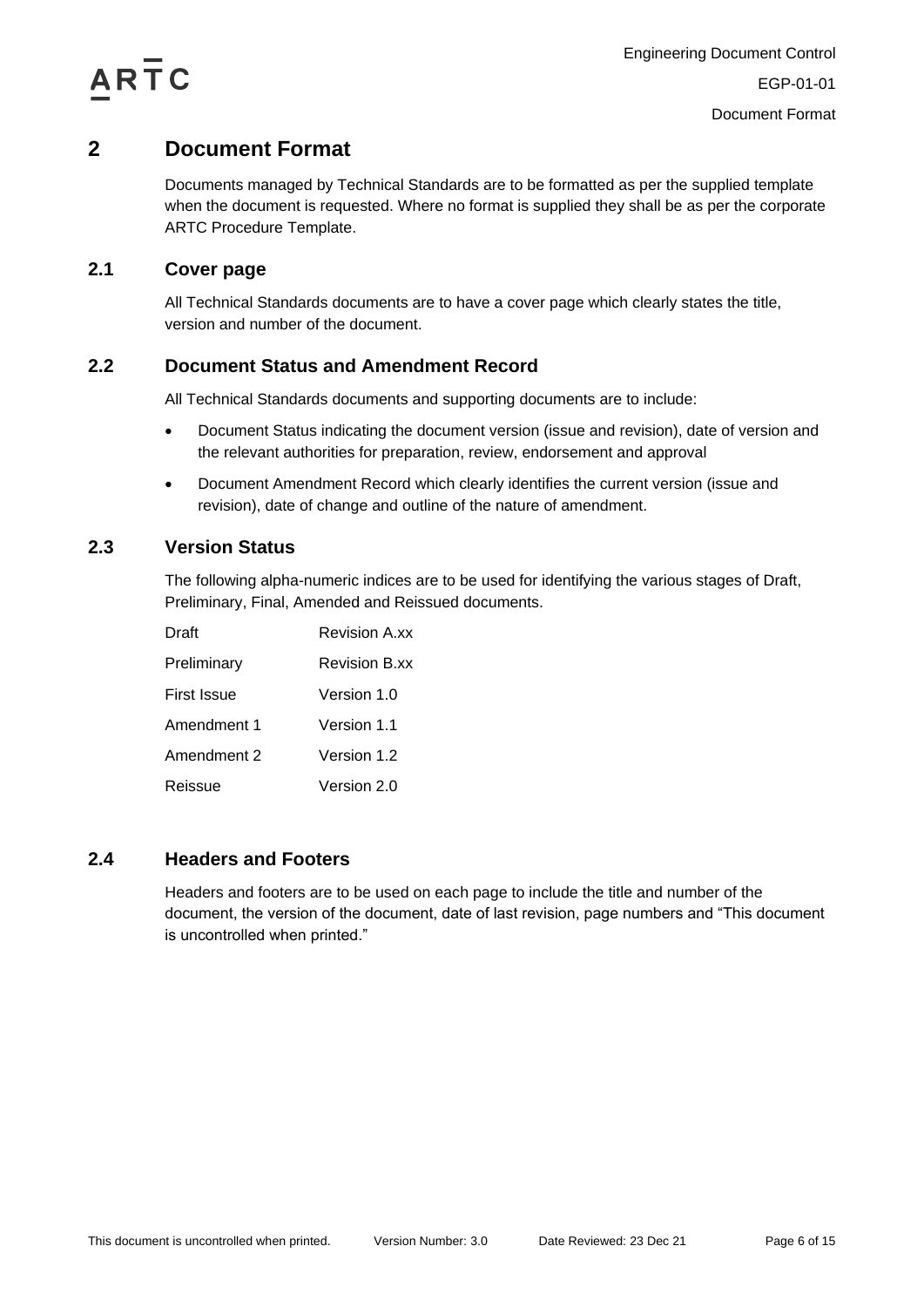

## <span id="page-6-0"></span>**3 Document Control**

## <span id="page-6-1"></span>**3.1 Endorsement and Approval**

The responsible roles for document endorsement and approval are detailed in Appendix A Technical Standards Documentation Responsibilities.

Document approval shall include ensuring that documents are constructed in a manner such that they can be easily understood.

Requirements of Regulators relating to the notification of changes to documents shall be complied with.

## <span id="page-6-2"></span>**3.2 Approved Documents**

Approved documents are available electronically to all ARTC staff and external parties via the ARTC extranet and customer pages. Internal only documents are available to ARTC staff via Connect. Controlled hard copies are not issued and printed copies are uncontrolled.

The master copy will be held and maintained by the Standards & Procedures Administrator except for NIB's, which are held and maintained by the Configuration Management Administrator.

## <span id="page-6-3"></span>**3.3 Registration**

All approved engineering documents are to be registered on the Master Engineering Document Register.

All approved new equipment & system approvals are to be registered on the New Equipment & System Approval Register.

## <span id="page-6-4"></span>**3.4 Notification**

### <span id="page-6-5"></span>**3.4.1 Engineering Documents**

Notification of every new or changed document or supporting document should be sent by the Standards & Procedures Administrator by global email to relevant stakeholders on the relevant distribution list. This will include the document number, name, a brief description of the change and the location of the approved document. A soft copy of the email notification will be saved by the Standards & Procedures Administrator. The responsibility lies with individual stakeholders to periodically check the appropriate source pages for the most recent published versions of documents.

The distribution lists are maintained by the Standards & Procedures Administrator. This forms the basis of Standards Groups in Outlook which are used for the email notifications. Standards Groups are sorted into engineering discipline.

### <span id="page-6-6"></span>**3.4.2 Route Standards**

Route standards are distributed by the same process as [3.4.1](#page-6-5) but to a distribution list maintained by the Operations Standards Manager

Route Access Condition Notices are distributed as per OGP-30-01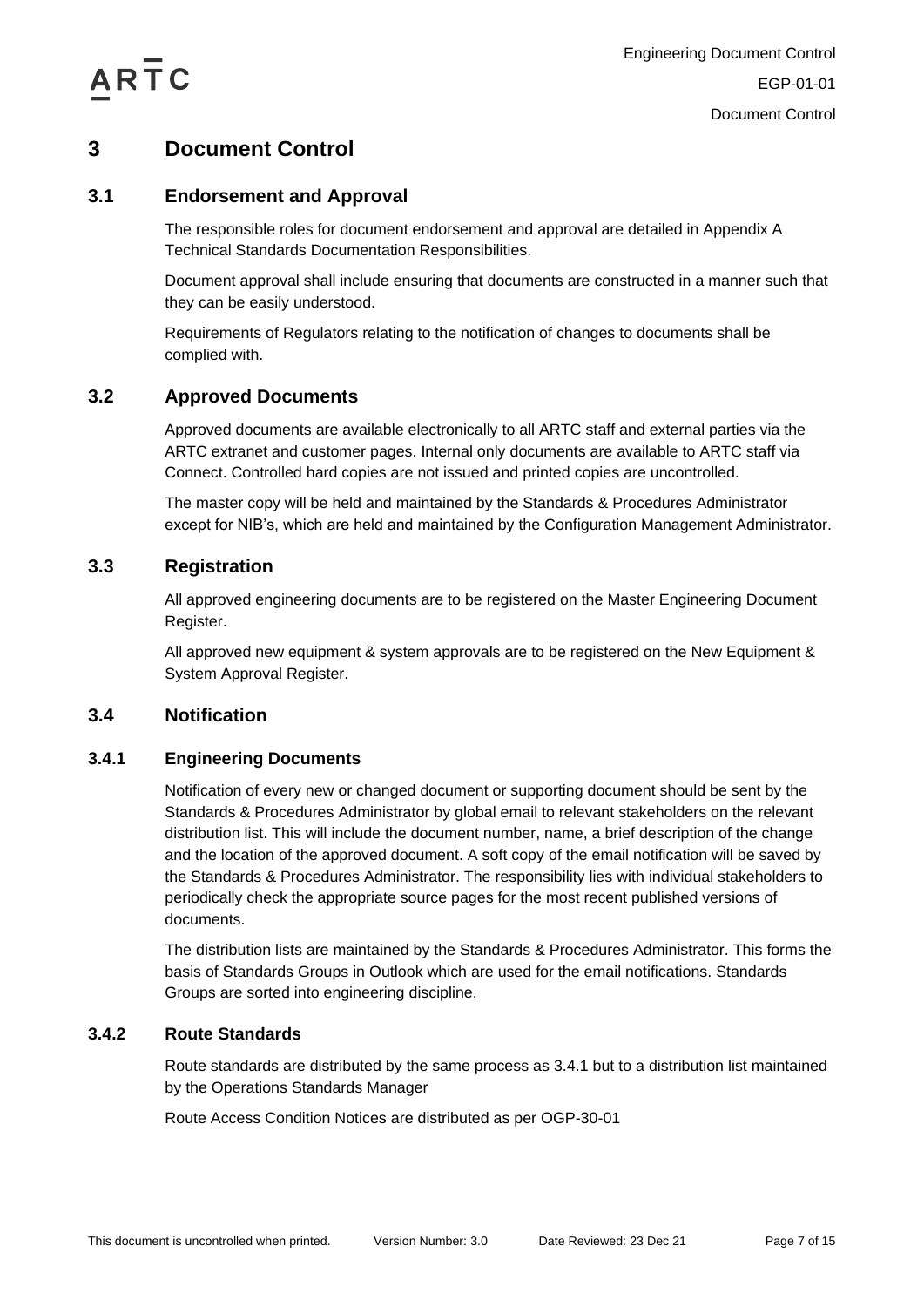

## <span id="page-7-0"></span>**3.4.3 Network Rules**

Network Rule changes are published externally and communicated through the issue of a SAFE Notice (NSW) and Train Notice (SA/Vic/WA) at least 28 day prior to the change.

## <span id="page-7-1"></span>**3.4.4 Network Information**

Network Information is notified and published as per OGP-30-02

## <span id="page-7-2"></span>**3.5 Drafts**

When ready for stakeholder review, unapproved engineering/network rule documents and supporting documents will be made available to stakeholders through the appropriate means of consultation as per [4.4.](#page-13-0)

Stakeholder review for draft updated Network Information is as per OGP-30-02.

Documents in draft may note their revision number in letter format as the document progresses to indicated changes in draft versions.

## <span id="page-7-3"></span>**3.6 Reporting**

The General Manager Technical Standards is to provide a monthly summary report to advise the Operational Safety & Environment Review Committee (OSERC) each month of documents approved in accordance with Appendix A during the previous month.

The General Manager Technical Standards, is also to provide a monthly summary report of Priority Rule Changes in review.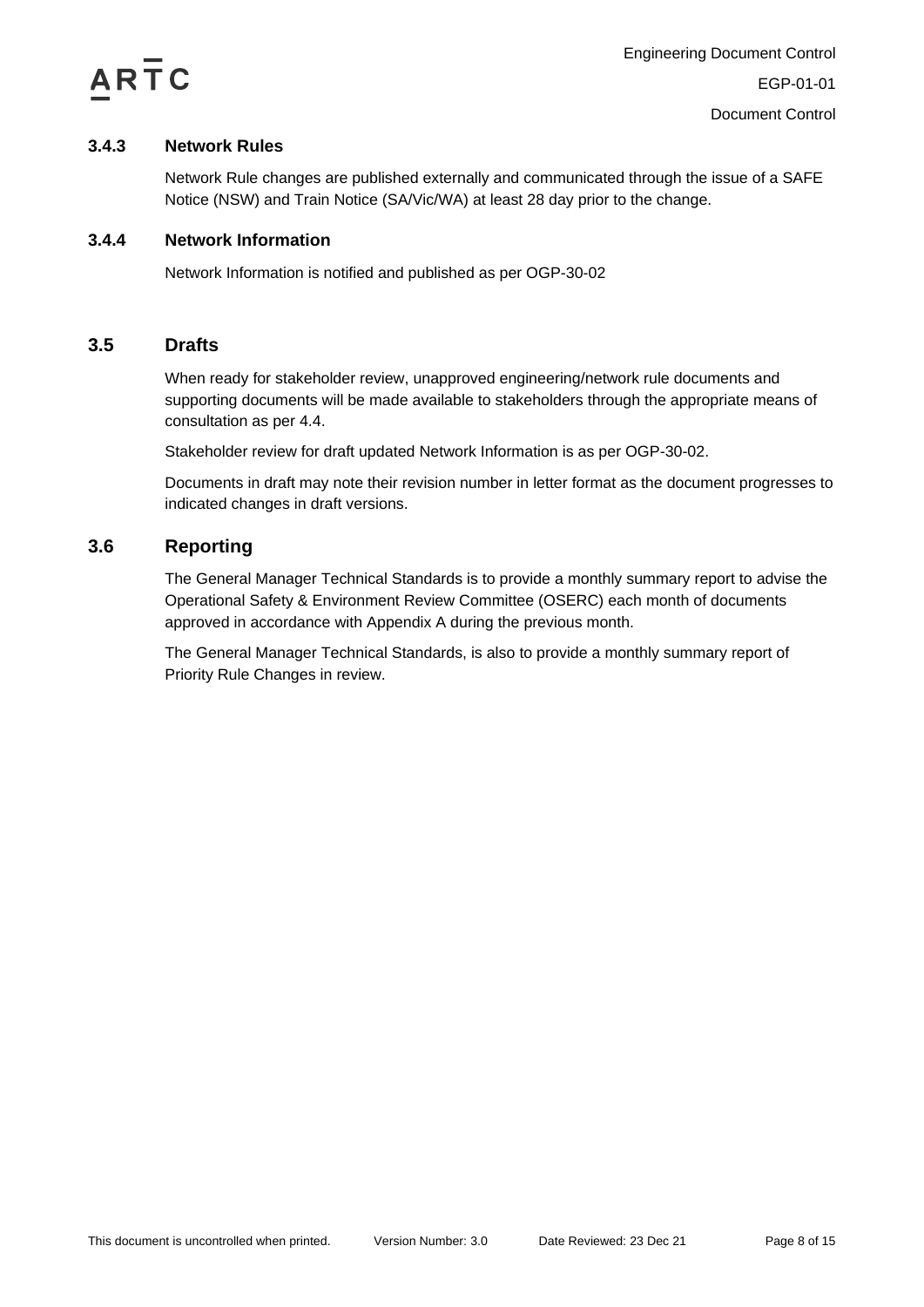

## <span id="page-8-0"></span>**4 Engineering Document Change Process**

## <span id="page-8-1"></span>**4.1 Change Classification**

A change is classified as Class I if the change creates significant changes to current requirements to the extent that adjustment will be required by the end user. A change will typically be classified as Class I if it creates any more than negligible change for any of the following:

- Performance;
- Risk profile;
- Stakeholder costs;
- Reliability and maintainability;
- Service life;
- Interface characteristics;
- Operations
- Electromagnetic characteristics;
- Delivered operation or maintenance manuals;
- Skills, resources, training or human engineering design.

Otherwise, the change is classified as a Class II change. Class II changes to documents are classified as:

- Editorial changes or corrections to spelling, formatting or position titles.
- Consequential changes resulting from updates to related documents;
- Changes involving negligible impact on ARTC or stakeholder costs, risk profiles, or resource requirements.
- Changes that would be considered Class I but have already been accepted by an alternate process (e.g. audit actions, business decision papers, updates to Network Information in line with SAFE Notices etc.)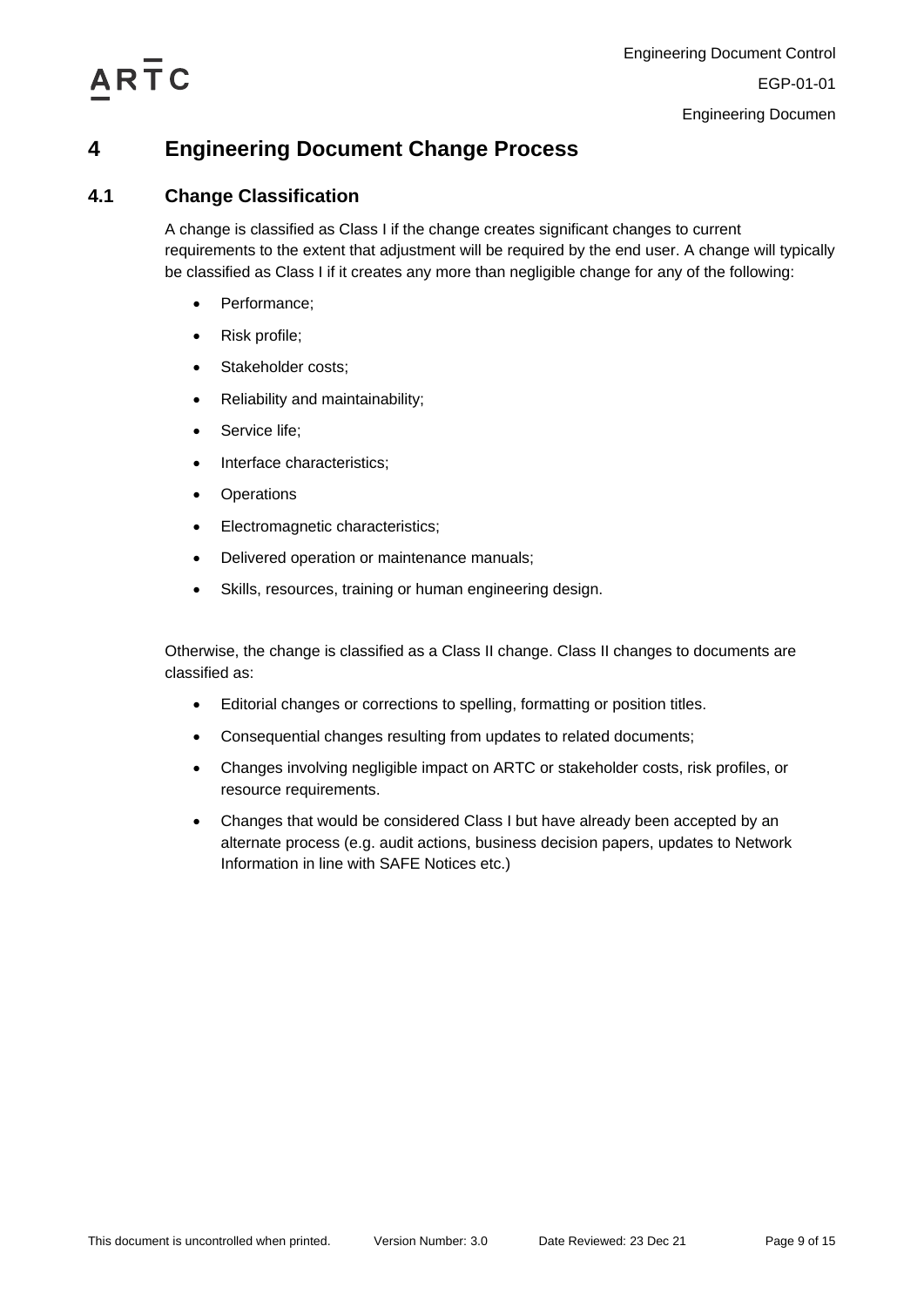

## <span id="page-9-0"></span>**4.2 Flowchart**

The following flowchart summarises the engineering document change process. Refer to [Step by](#page-10-0)  [Step procedure4.3](#page-10-0) for a more detailed step by step description of the process.

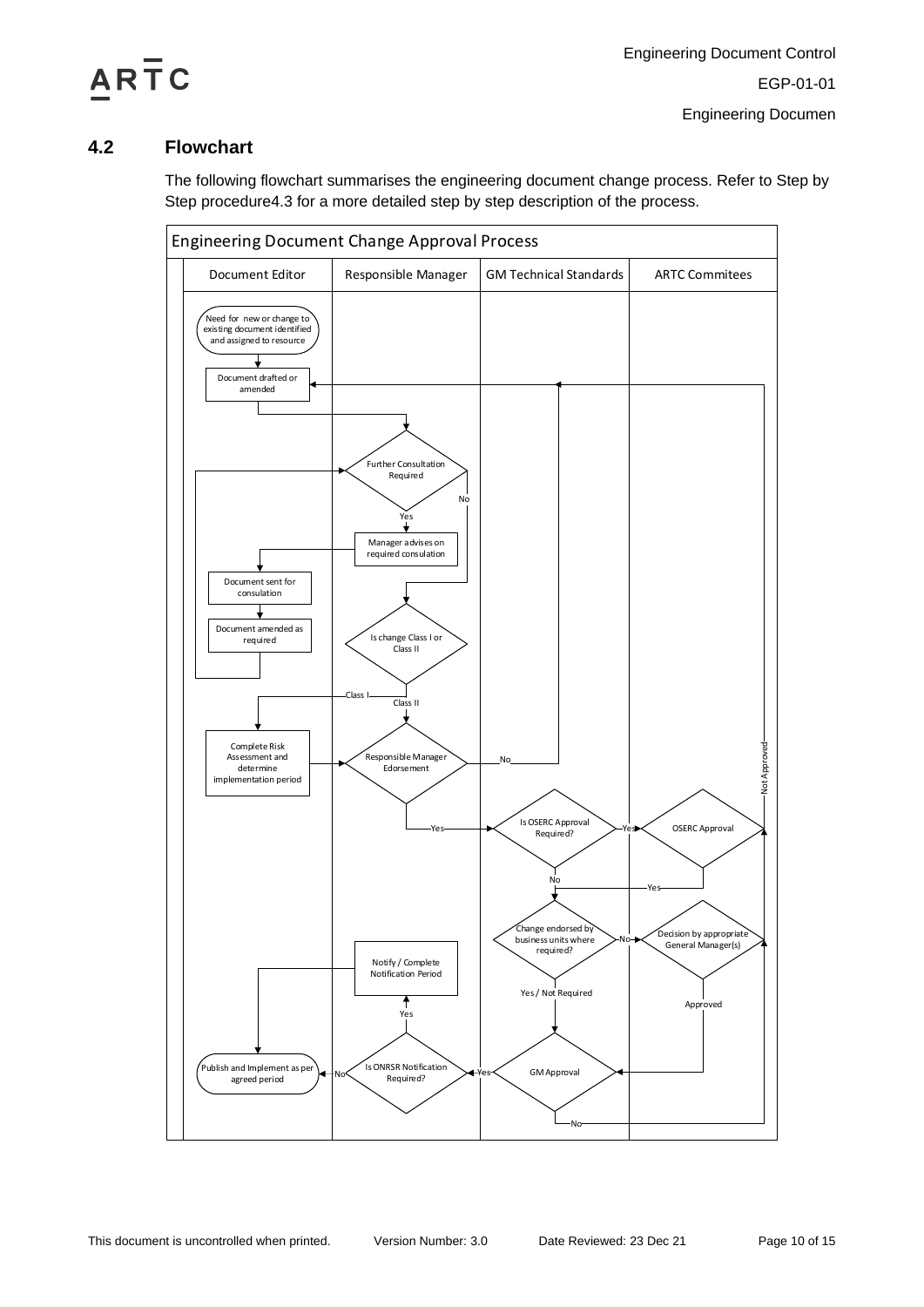

## <span id="page-10-0"></span>**4.3 Step by Step procedure**

The following steps shall be followed for all proposed changes:

- 1. When there is a need for new or change of existing document the document editor will contact the Standards & Procedures Administrator to request access to the document master copies
- 2. The Standards & Procedures Administrator may confirm with the responsible manager that the document should be checked out. Once this confirmation is received the Standards & Procedures Administrator will provide the appropriate documents to progress the change, this will include
	- o Provisional document number and template (for new document)
	- o Master copies of documents (for existing documents)
	- o Issue register (for existing documents)
	- o EDCA Number
	- o Type Approval Number (for new type equipment approvals)

The Standards & Procedures Administrator will record that an existing document is booked out for amendment. A unique number is allocated to each EDCA and recorded on the EDCA Register.

- *Note: For network information the Configuration Management Administrator holds the master copies and may also be the responsible editor. Network Information is updated in line with the requirements of OGP-30-02*
	- 3. The document editor will make updates to the document as required using track changes and advise the responsible manager when complete.
	- 4. The responsible manager will evaluate the scope of the change and advise if consultation is required and to what extent.

*Note: Changes to network rules require both internal and external consultation*

- 5. The document editor will review the consultation feedback and respond accordingly, making any appropriate changes to the document. Depending on the amount and nature of changes the document may require additional consultation after being updated, this is at the discretion of the responsible manager.
- 6. The Responsible Manager will evaluate if the change Class I or Class II

Class I changes progress as per [4.3.1](#page-11-0)

Class II changes progress as per [4.3.2](#page-12-0)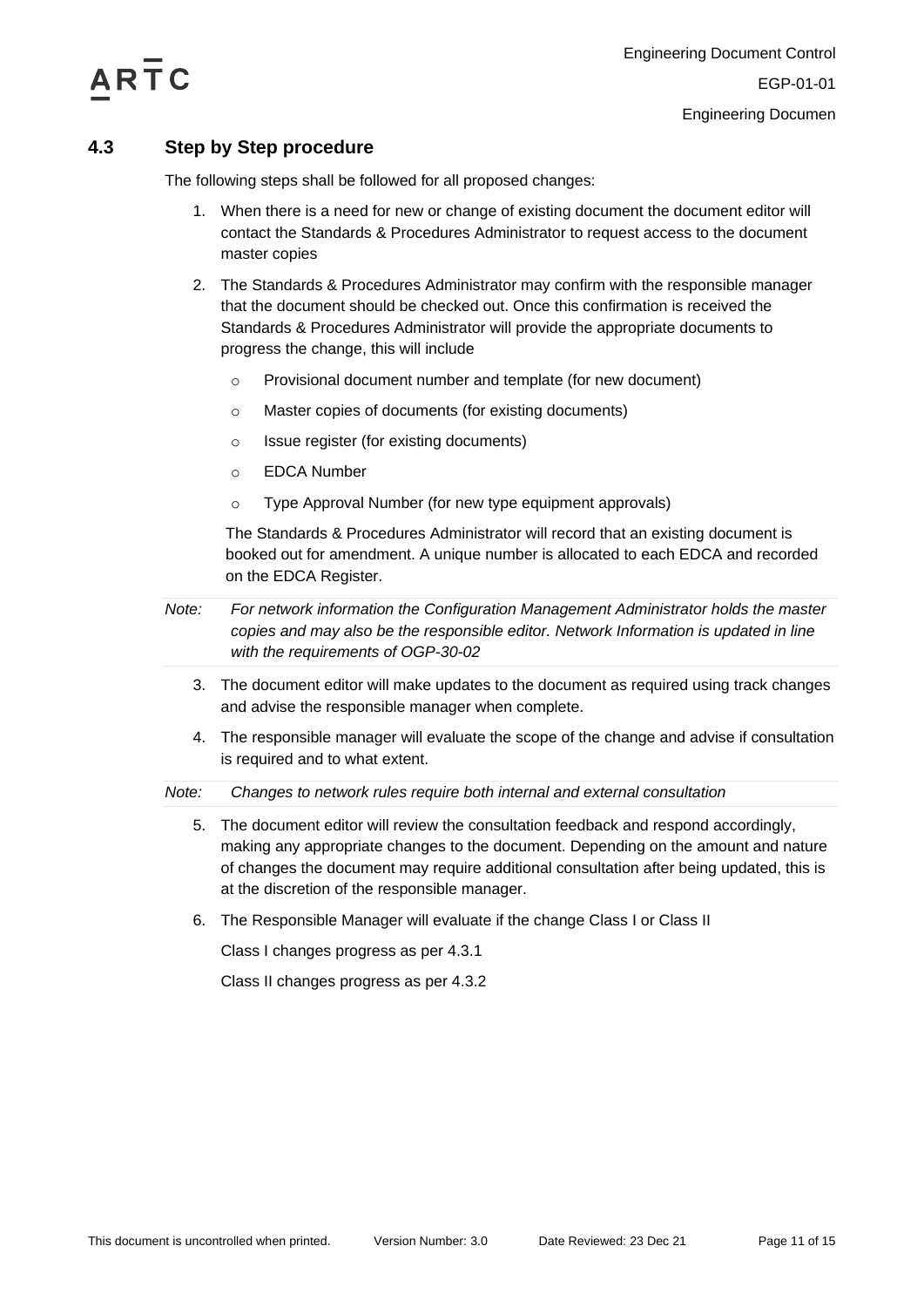

## <span id="page-11-0"></span>**4.3.1 Class I Changes**

Following completion of Steps 1 to 6

- 7. The document editor undertakes a risk assessment, including all impacted parties and relevant discipline subject matter experts, on the proposed changes as per RSK-WI-001. In addition to the risks posed by the change the assessment must evaluate the risk that the change is not observed by the end user, this shall inform the appropriate implementation period and communications. Once completed this information is returned to the Standards & Procedures Administrator,
- 8. The Standards & Procedures Administrator will package the document for endorsement and approval, this will include
	- o The proposed document(s)
	- o EDCA Form
	- o Risk Assessments
	- o Records of consultation
	- o Any other supporting information
- 9. The responsible manager shall review the changes for endorsement and advise the Standards & Procedures Administrator if the change is notifiable to ONRSR.

| If the change is rejected the process reverts to Step 2.<br>Note: |
|-------------------------------------------------------------------|
|-------------------------------------------------------------------|

- 10. The proposed changes are then sent to the appropriate business unit endorsers for endorsement. Endorsement is only required by representatives from the affect business units.
- *Notes: These approvers vary based on document discipline and are covered in Appendix A.*

*If the change is rejected it shall be returned to the responsible manager to determine how to proceed.*

- 11. The General Manager Technical Standards reviews the change to determine:
	- a. If the change has been acceptably managed, consulted and risk assessed
	- b. If the change requires OSERC approval
	- c. If the change has been accepted by the appropriate business unit endorsers, where required
- *Notes: OSERC approval is required for changes scored as a high risk and for all changes to rules.*

*Changes not endorsed by the business unit may either be rejected or escalated to a higher level for decision. This may be direct or via a committee.*

*If the change is rejected the process reverts to Step 2.*

- 12. General Manager Technical Standards returns the signed EDCA, approved document and supporting documents to the Standards & Procedures Administrator.
- 13. Notifiable changes must await submission and expiration of the prescribed notification period before proceeding.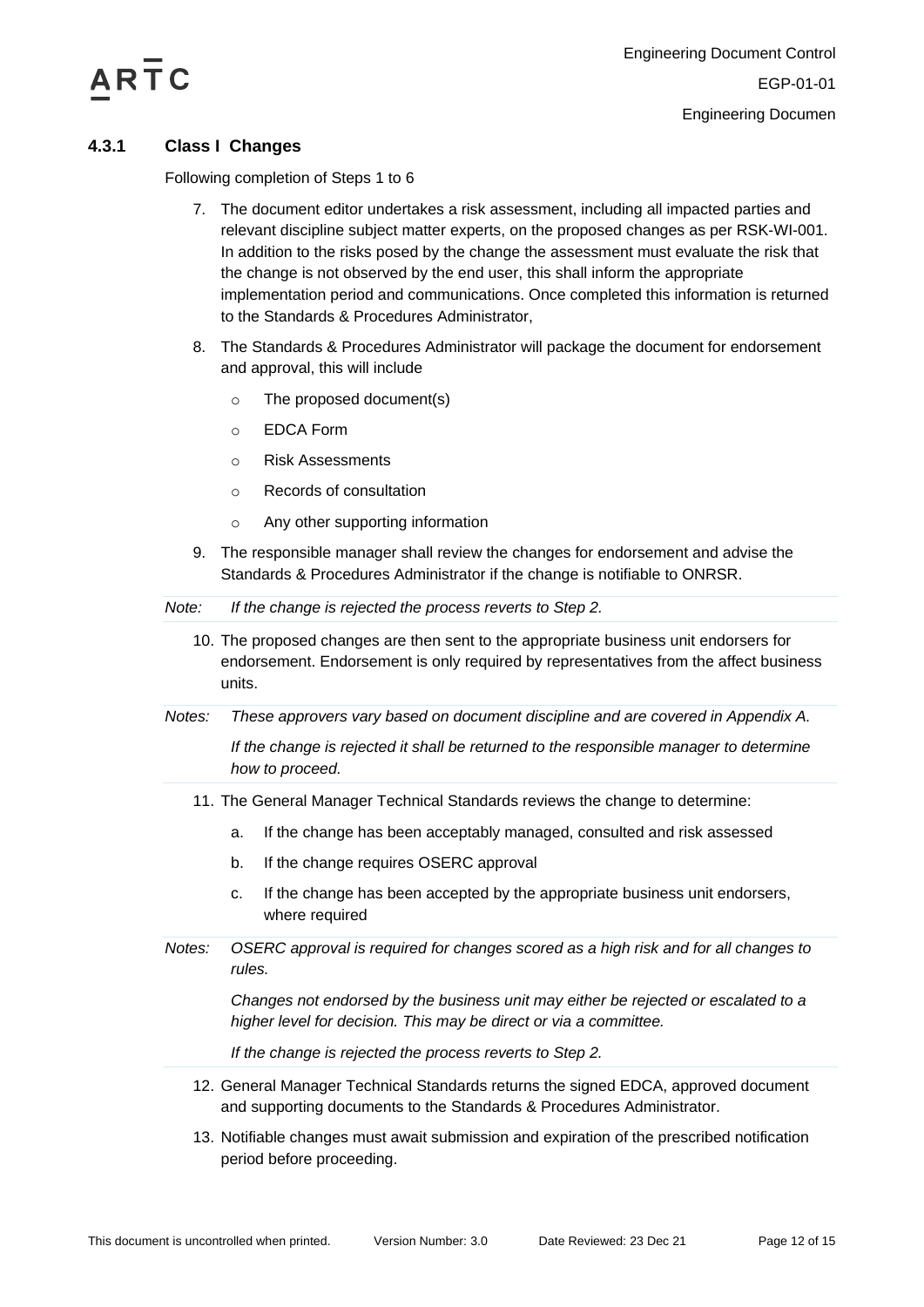

Engineering Documen

14. Standards & Procedures Administrator enters the new document status in the appropriate Document Registers in accordance with the publishing checklists, removes the previous version from the extranet if applicable, adds the new version to the extranet and sends email notification. All documents associated with the change, including the EDCA form are to be filed in Standards records.

*Note: In some cases, a new document may be published before it goes live.*

15. The document editor ensures that all agreement implementation period, communications and other process are followed as per the agreed implementation requirements.

## <span id="page-12-0"></span>**4.3.2 Class II Changes**

Following completion of Steps 1 to 6

- 7. The Standards & Procedures Administrator will package the document for endorsement and approval, this will include
	- o The proposed document(s)
	- o EDCA Form
	- o Records of consultation
	- o Any other supporting information
- 8. The responsible manager shall review the changes for endorsement and advise the Standards & Procedures Administrator if the change is notifiable to ONRSR.
- 9. The General Manager Technical Standards reviews the change to determine if the change has been acceptably managed, consulted and correctly classified as Class II.
- 10. General Manager Technical Standards returns the signed EDCA, approved document and supporting documents to the Standards & Procedures Administrator.
- 11. Notifiable changes must await submission and expiration of the prescribed notification period before proceeding.
- 12. Standards & Procedures Administrator enters the new document status in the appropriate Document Registers in accordance with the publishing checklists, removes the previous version from the extranet if applicable, adds the new version to the extranet and sends email notification. All documents associated with the change, including the EDCA form are to be filed in Standards records.
- 13. The document editor ensures that all agreement implementation period, communications and other process are followed as per the agreed implementation requirements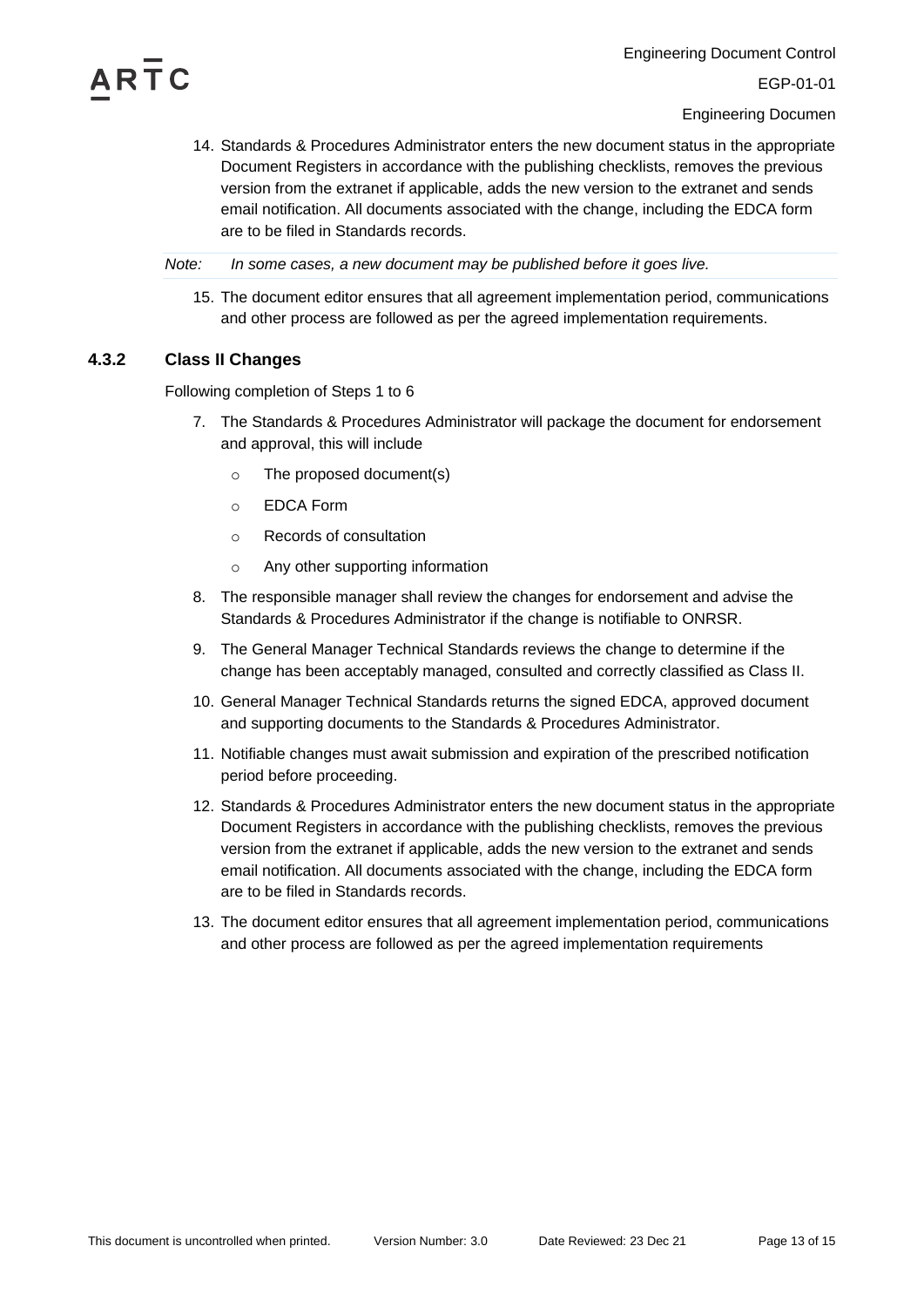

## <span id="page-13-0"></span>**4.4 Consultation**

Consultation may be undertaken differently based on several factors, including

- Type of document
- Scope of a change
- Number of affected stakeholders
- Number of SME's who can reasonably contribute

The responsible manager shall nominate the level of consultation required for a given document. This may include one or more of the methods below

- Open consultation via the SharePoint page
- Consultation via direct provision of documents and feedback sheets
- Workshops
- Working group and steering committee meetings
- Email consultation

Where documents are made available to stakeholders on the consultation SharePoint page, a link will be provided to the appropriate Consultation Facilitators. The Consultation Facilitators will ensure the appropriate stakeholders provide their feedback via the SharePoint page.

Records of consultation shall be provided with the document submission by the document editor.

## <span id="page-13-1"></span>**4.5 Implementation**

For Class I changes the implementation risk must be considered as part the risk assessment. The assessment must cover

- The risk posed if end users are unaware of the change
- If an implementation period is required and how long it should be
- What communications are necessary to ensure the change is received
- If new training, briefings, awareness or equipment is required as part of the change

A formal implemented plan may be adopted where deemed appropriate by the responsible manager.